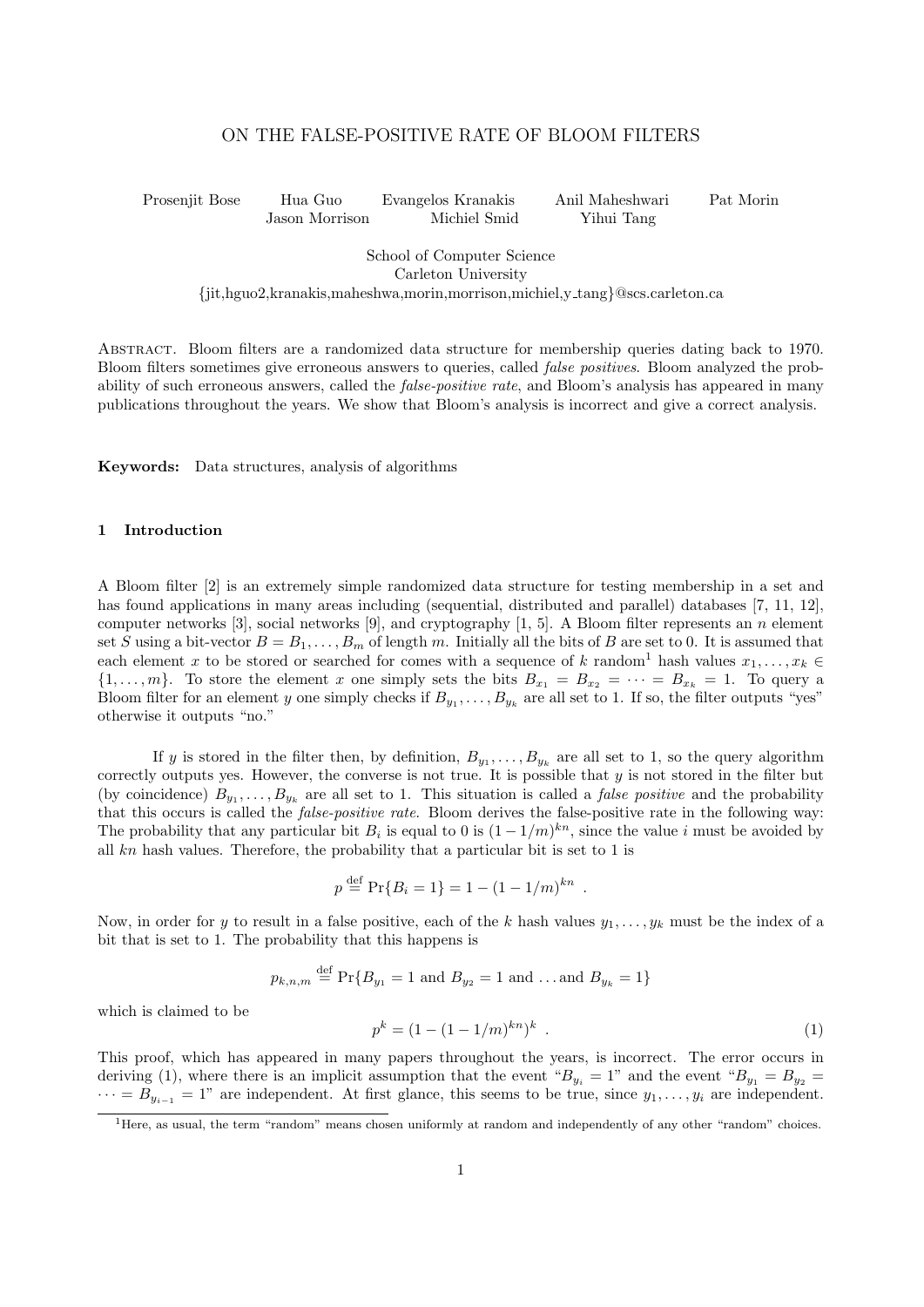However, a simple counterexample to this proof can be obtained by considering the case  $n = 1, k = 2, m = 2$ . In this case, by simply enumerating the 16 possible situations<sup>2</sup> one finds that the false-positive rate is  $5/8$ , whereas  $p^k$  evaluates to  $9/16 = 4.5/8$ . Thus, Bloom's bound underestimates the false-positive rate in this case.

In this paper, we perform a detailed analysis of the false-positive rate of Bloom filters. Our discoveries suggest that the analysis of the false-positive rate is not nearly as straightforward as one would hope. The contributions of this paper are as follows:

- 1. We give an exact formula for the false-positive rate of Bloom filters. Unfortunately, this formula is not anywhere near closed form, but could be useful for small values of  $k, n$  and  $m$ .
- 2. We give an upper bound on the false-positive rate that converges to  $p^k$  for most common choices of the parameters  $k$  and  $m$ .
- 3. We show that, rather than being an upper-bound,  $p^k$  is actually a strict lower bound on the falsepositive rate for any  $k \geq 2$ . That is, for any choice of k, m, and n with  $k \geq 2$ , the false-positive rate of the resulting Bloom filter is greater than  $p^k$

To the best of our knowledge, this is the first paper to point out this error in the analysis of Bloom filters and give a corrected analysis. The only similar result we know of is a paper by Carter  $et \ al \ [4]$  in which they define a data structure (Approximate Membership Tester 1) that, under their assumptions, is equivalent to a Bloom filter. They show that the expected number of bits set to 1 in the filter is  $mp$  so the probability of a false positive "is at most about"  $p^k$ . Their use of the qualifier "about" indicates that they realize this is not the exact probability, but they do not elaborate any further.

The remainder of this paper is organized as follows: In Section 2 we derive an exact formula for the false-positive rate. In Section 3 we give tight upper and lower bounds on the false-positive rate. In Section 4 we summarize and conclude.

#### 2 An Exact Formula

We model the problem of determining the false-positive rate as a problem on balls and urns. We are given m urns. We throw  $kn$  white balls at random into these urns. We call an urn white if it contains at least one white ball. Next we throw  $k$  black balls in the urns. Let  $A$  be the event that each black ball is in a white urn. We want to evaluate  $Pr{A}$ . To see that this correctly models Bloom filters, treat the urns as the bits  $B_1, \ldots, B_m$  and use the convention that  $B_i = 1$  if and only if urn i is white. Thus, the event A corresponds to a false positive (k randomly chosen bits are all set to 1). Thus, the false-positive rate  $p_{k,n,m}$  is equal to  $Pr{A}.$ 

Observe that the set of white urns can be represented as a subset of  $\{1, \ldots, m\}$ . For any  $I \subseteq$  $\{1,\ldots,m\}$ , let  $E_I$  be the event that I is the set of white urns. Observe that  $1 \leq |I| \leq m$ . Using conditional probabilities, we get

$$
\Pr\{A\} = \sum_{I \subseteq \{1,\dots,m\}} \Pr\{A \mid E_I\} \cdot \Pr\{E_I\}.
$$

If  $I$  is fixed then

$$
\Pr\{A \mid E_I\} = \left(\frac{|I|}{m}\right)^k,
$$

whereas  $Pr{E_I}$  is the quotient of

<sup>&</sup>lt;sup>2</sup>There are two elements involved, the element x stored in the table and some element y not stored in the table. Whether or not  $y$  is a false positive depends only on  $x_1, x_2, y_1$  and  $y_2$ .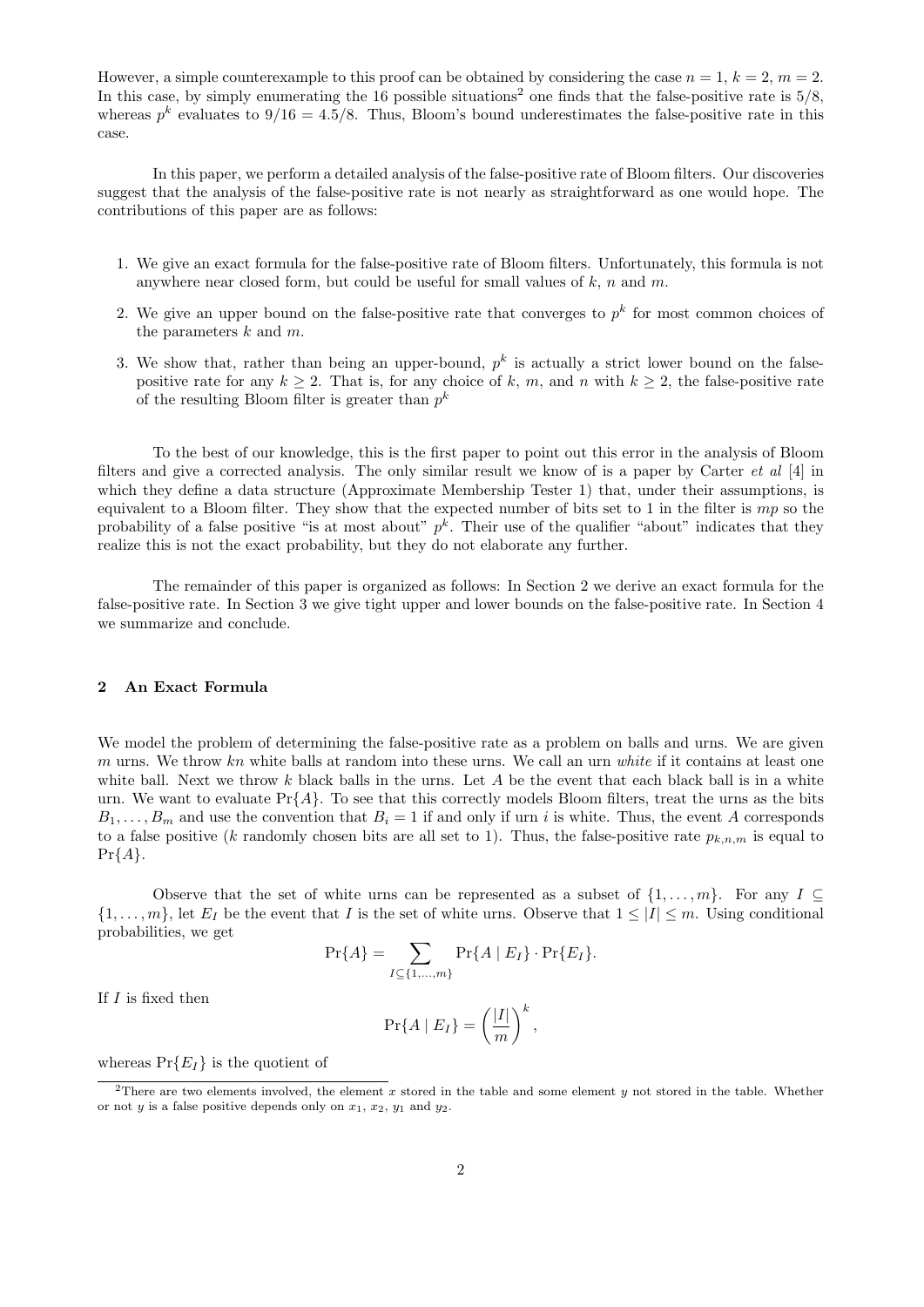- the number of surjections from a set of size  $kn$  onto a set of size i, and
- the number of functions from a set of size  $kn$  to a set of size m.

The number of surjections from a set of size kn onto a set of size i is given by  $i! \{k_i^n\}$  where

$$
\begin{Bmatrix} kn \\ i \end{Bmatrix} = \frac{1}{i!} \sum_{j=0}^{i} (-1)^j \binom{i}{j} j^{kn}
$$

is called a Stirling number of the second kind [6, Section 6.1].

The number of functions from a set of size kn to a set of size m is equal to  $m^{kn}$ .

Putting everything together, we obtain

$$
\Pr{A} = \sum_{I \subseteq \{1, ..., m\}} \left(\frac{|I|}{m}\right)^k \times \frac{|I|! \{^{kn}_{|I|}\}}{m^{kn}} = \frac{1}{m^{k(n+1)}} \sum_{i=1}^m i^k i! {m \choose i} \{^{kn}_{i}\}.
$$

kn

**Theorem 1** Let  $p_{k,n,m}$  be the false-positive rate for a Bloom filter that stores n elements in a bit-vector of size m using k hash functions. Then,

$$
p_{k,n,m} = \frac{1}{m^{k(n+1)}} \sum_{i=1}^{m} i^{k} i! {m \choose i} {kn \brace i}.
$$

## 3 Asymptotic Bounds

Unfortunately, the formula for  $p_{k,n,m}$  given by Theorem 1 is not very enlightening. In particular, it is not easy to compare it directly with  $p^k$ , the value derived by Bloom. In this section, we use probability theory to study the asymptotics of  $p_{k,n,m}$ , and give closed-form upper and lower bounds. We make use of the following result on balls and urns due to Kamath et al  $[8]$  (see also Motwani and Raghavan [10, Theorem 4.18]):

Theorem 2 (Kamath, Motwani, Palem, Spirakis 1994) Let W denote the number of white urns after throwing kn white balls into m urns. Then

$$
E[W] = m \left( 1 - \left( 1 - \frac{1}{m} \right)^{kn} \right)
$$

and for  $\lambda > 0$ 

$$
\Pr\{|W - E[W]| \ge \lambda\} \le 2 \exp\left(-\frac{\lambda^2 (m - 1/2)}{m^2 - E[W]^2}\right) \le 2 \exp(-\lambda^2/(2m)) \enspace .
$$

Again, let A be the event "every black ball is contained in a white urn." We want to compute upper and lower bounds on  $Pr{A}$ .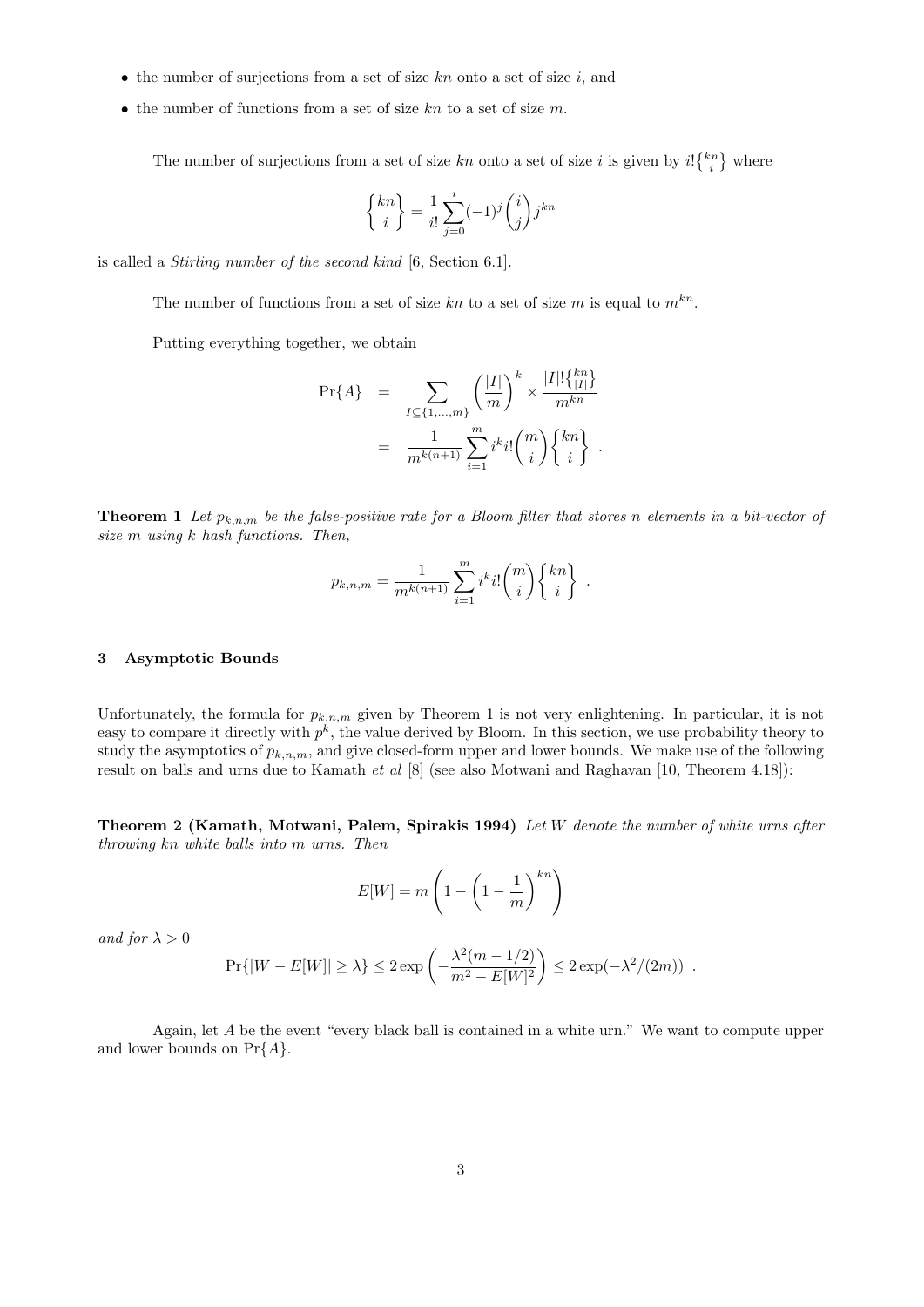## 3.1 The Upper Bound

In this section we give an upper-bound on  $p_{k,n,m}$ . However, it is awkward (and not very useful) to give an upper bound that holds for all possible choices of  $k$ , n and m. Our upper bound requires the condition that

$$
\frac{k}{p}\sqrt{\frac{\ln m - 2k\ln p}{m}} \le c\tag{2}
$$

for some constant  $c < 1$ . The reasons for this will become apparent in the analysis. To see that this assumption is justified, note that, in nearly all applications of Bloom filters, the parameter  $k$  is chosen (as a function of m and n) so that  $p = 1 - (1 - 1/m)^{kn}$  is a constant, usually close to 1/2. Under these conditions,  $k = \Theta(m/n)$  and (2) becomes

$$
\frac{k}{p}\sqrt{\frac{\ln m - 2k\ln p}{m}} = O\left(\frac{m}{n}\sqrt{\frac{m/n + \ln m}{m}}\right) < c.
$$

For sufficiently large values of m, this is satisfied as long as  $m = o(n^{3/2})$ . Again, this is true in all applications of Bloom filters since, if we are willing to use  $m = \Theta(n \log n)$  bits of storage, hash tables are a better alternative since they offer constant time searches with no false positives.

We obtain the upper bound by conditioning on the value of  $W$  which, according to Theorem 2 is strongly concentrated around its expected value. Recall the definition  $p = 1 - (1 - 1/m)^{kn}$  and let  $j = E[W] + \sqrt{m(\ln m - 2k \ln p)}$ . Then

$$
\Pr\{A\} = \Pr\{W \le j\} \times \Pr\{A \mid W \le j\} + \Pr\{W > j\} \times \Pr\{A \mid W > j\}
$$
 (3)

$$
\leq 1 \times \Pr\{A \mid W = j\} + \Pr\{W > j\} \times 1 \tag{4}
$$

$$
\leq \left(\frac{E[W] + \sqrt{m(\ln m - 2k\ln p)}}{m}\right)^k + 2\exp\left(-\frac{m(\ln m - 2k\ln p)}{2m}\right) \tag{5}
$$

$$
= \left(p + \sqrt{\frac{\ln m - 2k \ln p}{m}}\right)^k + 2p^k/\sqrt{m} \tag{6}
$$

$$
\leq \sum_{i=0}^{k} p^{k-i} \left( k \sqrt{\frac{\ln m - 2k \ln p}{m}} \right)^i + 2p^k / \sqrt{m} \tag{7}
$$

$$
\leq p^k \times \left( \sum_{i=0}^k \left( \frac{k}{p} \sqrt{\frac{\ln m - 2k \ln p}{m}} \right)^i + 2/\sqrt{m} \right) \tag{8}
$$

$$
= p^k \times \left( \frac{1 - \left(\frac{k}{p}\sqrt{\frac{\ln m - 2k\ln p}{m}}\right)^{k+1}}{1 - \frac{k}{p}\sqrt{\frac{\ln m - 2k\ln p}{m}}} + 2/\sqrt{m} \right)
$$
\n
$$
(9)
$$

$$
\leq p^k \times \left( \frac{1}{1 - \frac{k}{p} \sqrt{\frac{\ln m - 2k \ln p}{m}}} + 2/\sqrt{m} \right) \tag{10}
$$

$$
= p^k \times \left(1 + \frac{\frac{k}{p}\sqrt{\frac{\ln m - 2k\ln p}{m}}}{1 - \frac{k}{p}\sqrt{\frac{\ln m - 2k\ln p}{m}}} + 2/\sqrt{m}\right)
$$
\n(11)

$$
= p^k \times \left(1 + O\left(\frac{k}{p}\sqrt{\frac{\ln m - k\ln p}{m}}\right)\right) \tag{12}
$$

where  $(7)$  uses the inequality (easily verified by induction on k) which states that

$$
(a+b)^k \le a^k + kb(a+b)^{k-1}
$$
, valid for  $a, b \ge 0$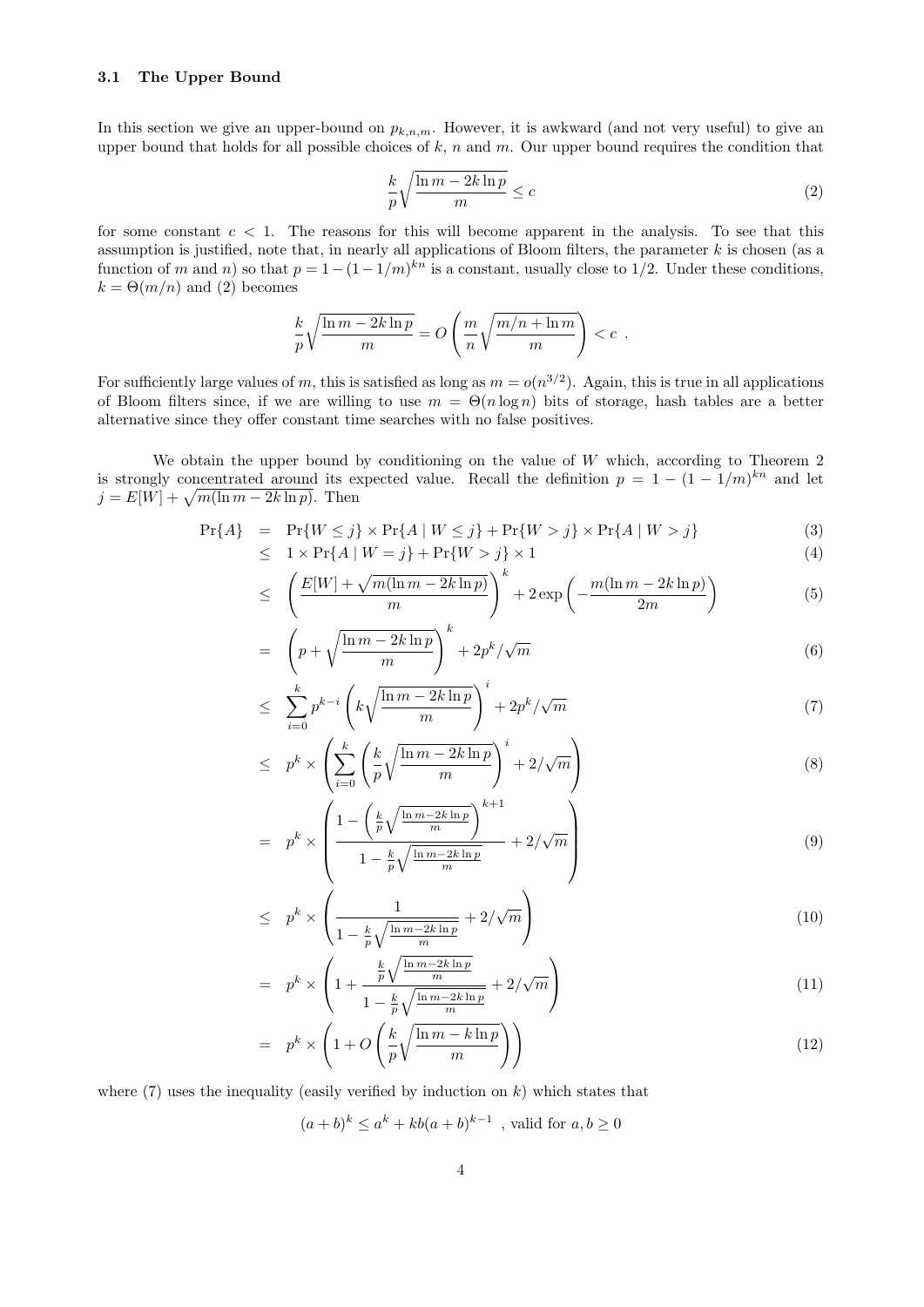and that, when iterated  $k + 1$  times gives

$$
(a+b)^k \le \sum_{i=0}^k a^{k-i}b^ik!/(k-i)! \le \sum_{i=0}^k a^{k-i}(bk)^i
$$
, valid for  $a, b \ge 0$ .

#### 3.2 The Lower Bound

For the lower bound, we use a very different argument. Let  $b_1, \ldots, b_k$  be the urns in which the k black balls are thrown. We will show that, for  $2 \leq i \leq k$ ,

$$
Pr{bi is white | b1,...,bi-1 are white} > Pr{bi is white} = p .
$$
 (13)

Therefore,

$$
Pr{A} = \prod_{i=1}^{k} Pr{b_i
$$
 is white  $| b_1,...,b_{i-1}$  are white $> p^k$ .

Note that this lower-bound is strict, so the actual false-positive rate of a Bloom filter is strictly greater than  $p^k$  whenever  $k \geq 2$ . To finish the proof, all that remains is to justify (13). Recall that  $b_1, \ldots, b_{i-1}$  are just randomly chosen urns. For any  $j \geq 2$ , the following is obvious

$$
Pr{b_1, ..., b_{i-1} \text{ are white} \mid W \geq j} > Pr{b_1, ..., b_{i-1} \text{ are white}} \tag{14}
$$

We say that this is obvious because, for example, the case in which all white balls land in one urn is excluded. From the definition of conditional probability, (14) is equivalent to

$$
\Pr\{W \geq j \mid b_1, \ldots, b_{i-1} \text{ are white}\} > \Pr\{W \geq j\} .
$$

The above statement says that the random variable W conditioned on " $b_1, \ldots, b_{i-1}$  are white" stochastically dominates the random variable W (conditioned on nothing). Note that, if a random variable X stochastically dominates a random variable Y then  $E[X] > E[Y]$ . Therefore,

$$
E[W | b_1, \ldots, b_{i-1} \text{ are white}] > E[W] .
$$

Consider the random variable  $W/m$  and observe that  $E[W/m] = Pr\{b_i \text{ is white}\}.$  Therefore, we have

$$
\Pr\{b_i \text{ is white} \mid b_1, \dots, b_{i-1} \text{ are white}\} = E[W/m \mid b_1, \dots, b_{i-1} \text{ are white}]
$$
  
> 
$$
E[W/m]
$$
  
= 
$$
\Pr\{b_i \text{ is white}\}
$$

as required for (13).

This completes the proof of

**Theorem 3** Let  $p_{k,n,m}$  be the false-positive rate for a Bloom filter that stores n elements in a bit-vector of size m using k hash functions, where  $k \geq 2$  and k, n and m satisfy (2). Let  $p = 1 - (1 - 1/m)^{kn}$ . Then,

$$
p^k < p_{k,n,m} \le p^k \times \left(1 + O\left(\frac{k}{p}\sqrt{\frac{\ln m - k\ln p}{m}}\right)\right)
$$

## 4 Conclusions

We have shown that the analysis of Bloom filters originally given by Bloom, and repeated in many subsequent papers, is incorrect. The actual false-positive rate is strictly larger than  $p^k = (1 - (1 - 1/m)^{kn})^k$ . We have